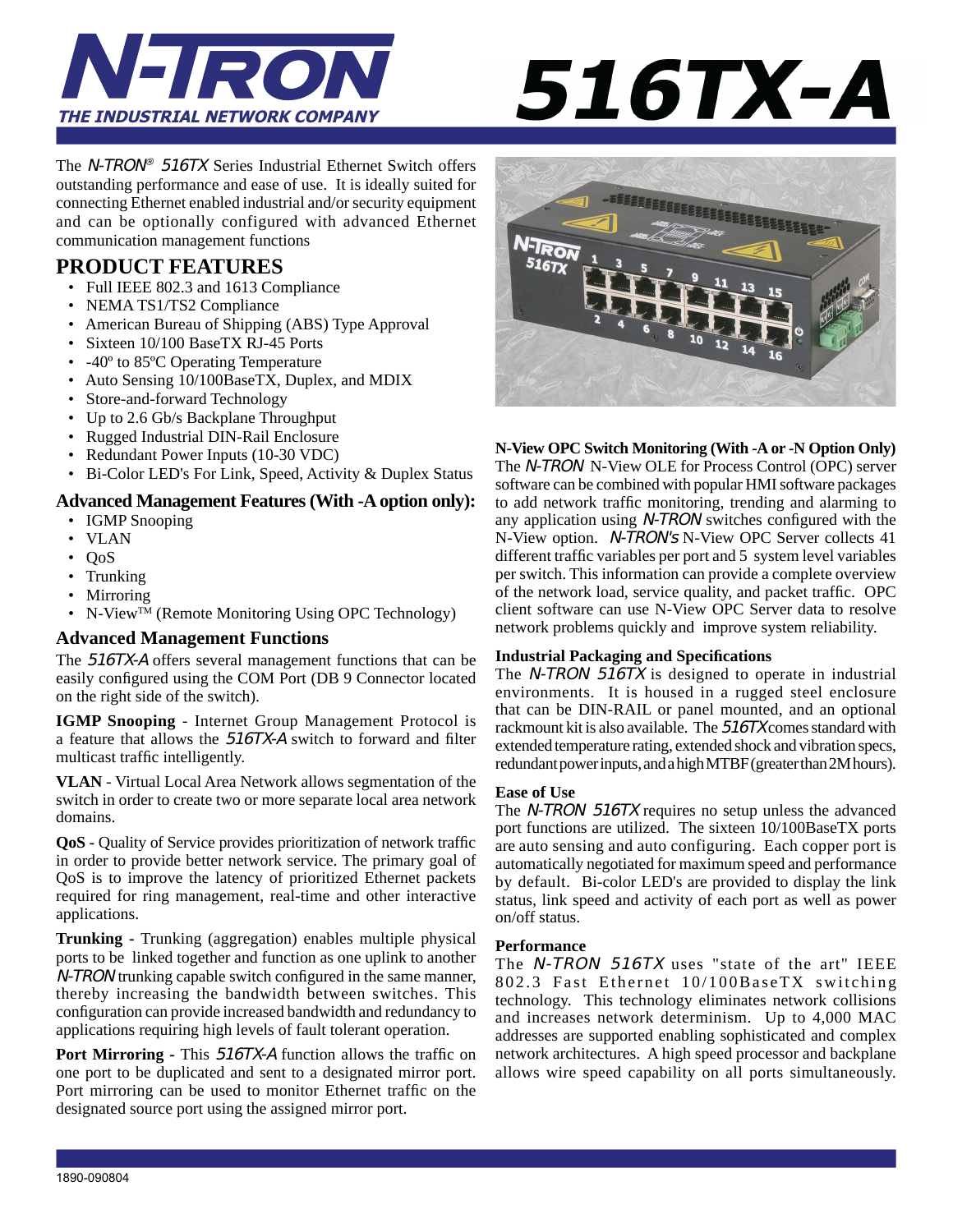

# **516TX Industrial Ethernet Switch Ordering Information**

516TX Sixteen 10/100BaseTX Ports

516TX-N 516TX with N-View

516TX-A 516TX with N-View and Advanced Management Features

# **516TX-A Specifi cations**

#### **Switch Properties**

| Number of MAC Addresses: 4,000 |                 |
|--------------------------------|-----------------|
| <b>Aging Time:</b>             | 300 s           |
| Latency Typical:               | $2.1 \,\mu s$   |
| <b>Backplane Speed:</b>        | 2.6Gb/s         |
| <b>Switching Method:</b>       | Store & Forward |
|                                |                 |

#### **Case Dimensions**

| Height:          |
|------------------|
| Width:           |
| Depth:           |
| Weight:          |
| <i>Din-Rail:</i> |

*Height:* 2.3" (5.8cm) *Width:* 7.4" (18.8cm) *Depth:* 3.5" (8.8cm) *Weight:* 2.2 lbs (1.0kg) *Din-Rail:* 35mm

#### **Electrical**

*Redundant Input Voltage:* 10-30 VDC *Input Current:* 400 mA@24V *Inrush:* 7.0Amp/0.8ms@24V

#### **Environmental**

**Operating Temp: Storage Temp:** *Operating Humidity:* 10% to 95%

# C to 85 $\degree$ C C to 85 $\degree$ C (Non Condensing)

*Operating Altitude:* 0 to 10,000 ft.

# **Shock and Vibration (bulkhead mounted)**

*Shock:* 200g @ 10ms *Vibration/Seismic:* 50g, 5-200Hz, Triaxia

#### **Reliability**

*MTBF:* >1 Million Hours

## **Network Media**

*10BaseT:* >Cat3 Cable *100BaseTX*: >Cat5 Cable

# **Connectors**

*10/100BaseTX:* Sixteen (16) RJ-45 Copper Ports

#### **Serial Configuration Port**

*Com Parameters:* 9600,n,8,1

#### **Recommended Wiring Clearance**

| Front: | 2" (5.08 cm) |
|--------|--------------|
| Side:  | 1" (2.54 cm) |

#### **Regulatory Approvals**

*FCC/CE (CFR 47, Part 15, Subpart B, Class A) EMC Dir 89/336/EEC, EN 50204, EN 55011 EN61000-4-2/3/4/5/6/8/11, EN61000-6-2/4 ANSI C63.4, ICES-003*

*UL /cUL: Class I, Div 2, Groups A, B, C, D and T4A UL 508 and UL 1604*

*CAN/CSA-C22.2 No.213, ATEX II 3 G Ex nA ABS Type Approval for Shipboard Applications GOST-R Certifi ed, RoHS Compliant* Designed to comply with: *IEEE 1613 for Electric Utility Substations*

*NEMA TS1/TS2 for Traffi c Control*

### **Contact Information**

*N-TRON* **Corp.** *N-TRON* **Europe GmbH 820 S. University Blvd., Suite 4E Alte Steinhauserstr 19** Mobile, AL36609USA 6330 Cham/Zg Switzerland **TEL: (251) 342-2164 TEL: +41 41 7406636 FAX: (251) 342-6353 FAX: +41 41 7406637 Website: www.n-tron.com Email: N-TRON\_info@n-tron.com**

REV 090804

® 2009 N-TRON, Corp., N-TRON and the N-TRON logo are trademarks of N-TRON, Corp. Product names mentioned herein are for identification purposes only and may be trademarks and/or registered trademarks of their respective company. Specifications subject to change without notice. The responsibility for the use and application of N-TRON products rests with the end user. N-TRON makes no warranties as to the fitness or suitability of any N-TRON product for any specific application. N-TRON Corporation shall not be liable for any damage resulting from the installation, use, or misuse of this product. Printed in USA.